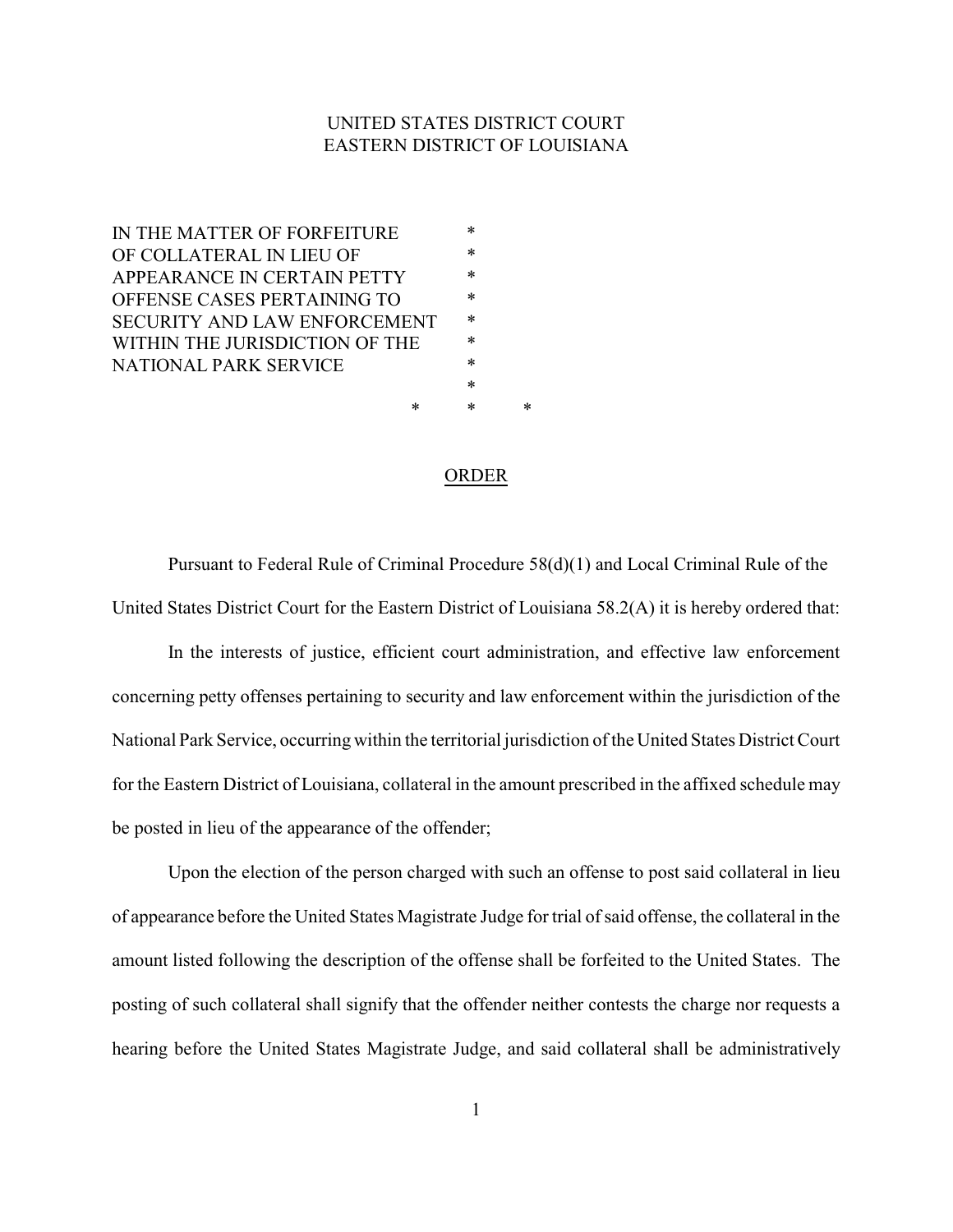forfeited to the United States. If the collateral is forfeited, such action shall be tantamount to a finding of guilty;

There shall be maintained and posted in the office of the Clerk a current list of petty offenses and fines applicable thereto for which collateral may be accepted;

Nothing in this order or the affixed schedule is meant to preclude a federal officer or official from filing a complaint against a violator and having that violator appear before an appropriate United States Magistrate Judge. If a person charged with an offense in the above schedule fails to post and forfeit collateral, any punishment, including fine, imprisonment, or probation, may be imposed within the limits established by law upon conviction by plea or after trial.

This order and the affixed schedule shall constitute the Court's policies with regard to collateral forfeiture in the listed petty offense matters and shall supplant any previous orders and schedules in that regard.

New Orleans, Louisiana, this <u>8th a</u>day of November 3013.

 $\forall$ arak vanne

H S. VANCE, Chief Judge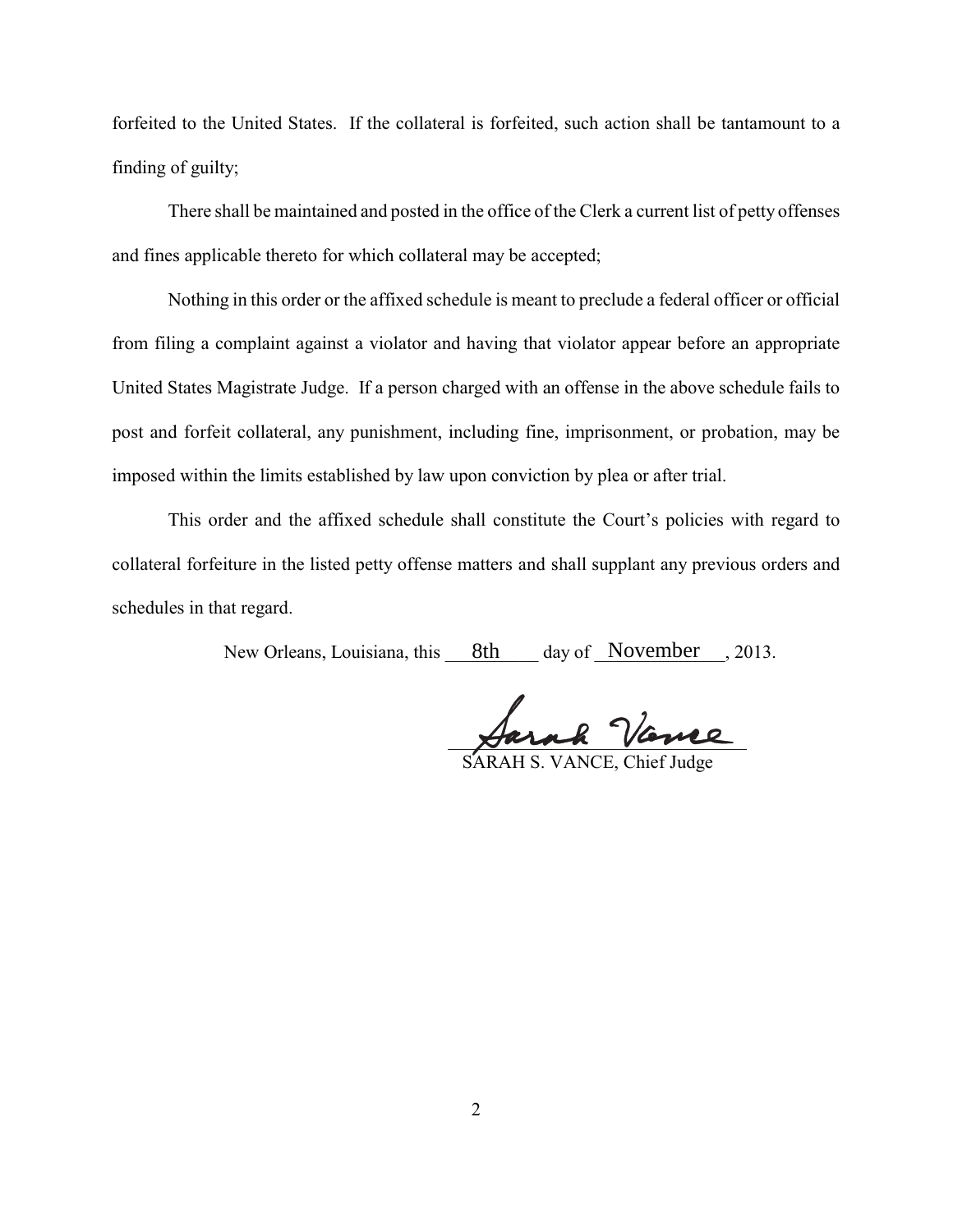# **COLLATERAL FORFEITURE SCHEDULE FOR PETTY OFFENSES WITHIN THE JURISDICTION OF THE NATIONAL PARK SERVICE IN THE EASTERN DISTRICT OF LOUISIANA**

# **I. TITLE 36 CODE OF FEDERAL REGULATIONS**

PART 1—GENERAL PROVISIONS

### 1.5 CLOSURE AND PUBLIC USE LIMITS

(f) Violating closure, \$50

# 1.6 PERMITS

- (g) The following are prohibited:
- (1) Failure to obtain a permit, \$100
- (2) Violating a term or condition of a permit, \$100

#### PART 2—RESOURCE PROTECTION, PUBLIC USE AND RECREATION

## 2.1 PRESERVATION OF NATURAL, CULTURAL, AND ARCHEOLOGICAL RESOURCES

- (a) The following are prohibited:
- (1) Possessing, destroying, injuring, defacing, removing, digging, or disturbing from its natural state:
- (i) Living or dead wildlife or fish, \$100
- (ii) Plants or parts of plants, \$100
- (iii) Non-fossilized and fossilized specimens, \$100
- (iv) Mineral or cave resources, \$50
- (2) Introducing wildlife, fish or plants into park area, \$250
- (4) Using or possessing wood from within the park, \$100
- (5) Walking or climbing, etc, on an archeological or cultural resource, monument or statue, \$100
- (6) Possessing, disturbing, etc, a structure, or cultural or archeological resource, \$250
- (7) Possession or use of a mineral or metal detector, \$100
- (b) Leaving the trail, shortcutting in restricted areas, etc., \$50
- (c) (3) The following are prohibited:
- (i) Gathering or possessing undesignated natural products, \$100
- (ii) Violation of size or quantity limits of natural product, \$100
- (iii) Unauthorized removal of natural products, \$100
- (iv) Gathering natural products outside of designated areas, \$100
- (v) Sale or commercial use of natural products, Mandatory Appearance ("MA")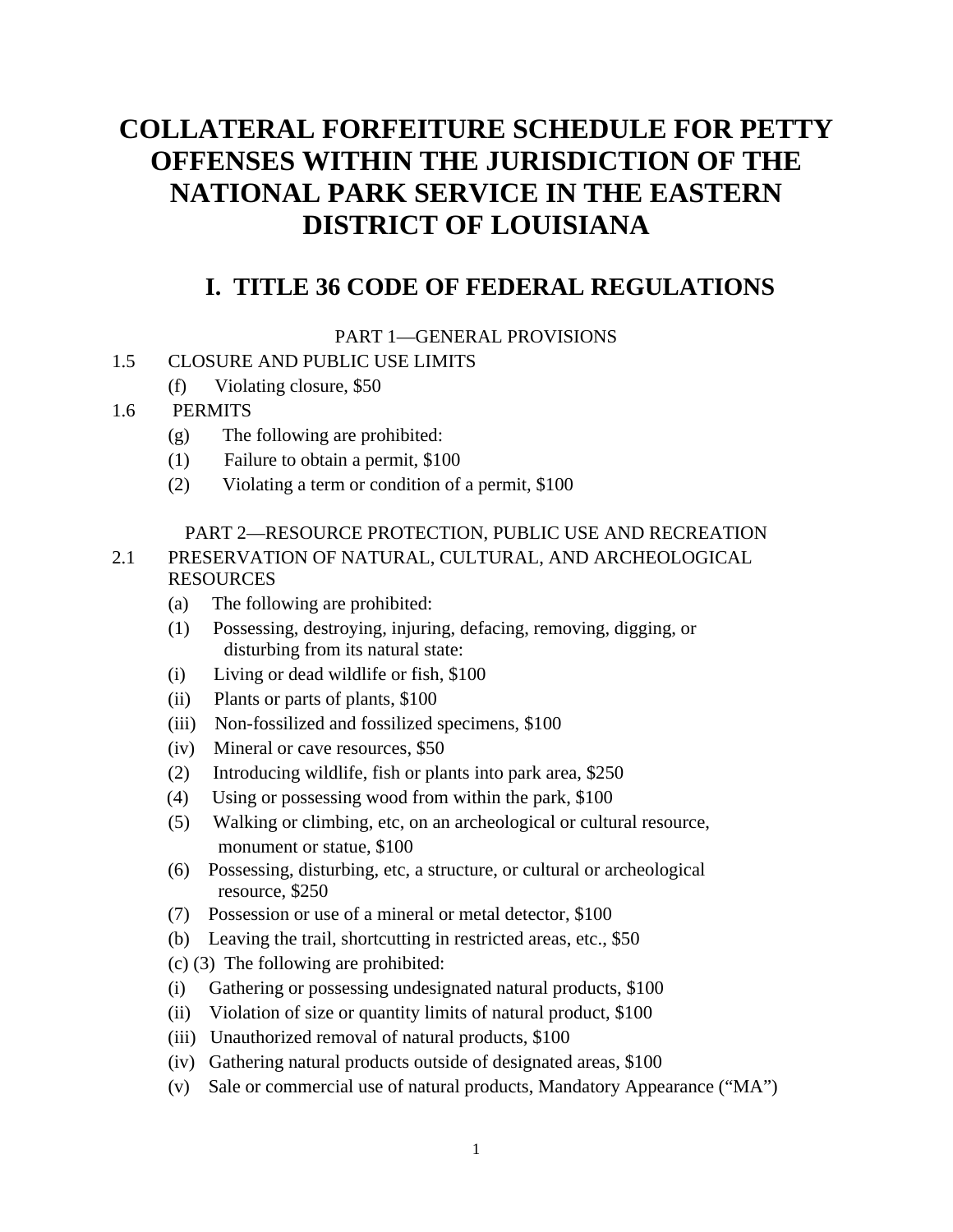#### 2.2 WILDLIFE PROTECTION

- (a) The following are prohibited:
- (1) Unauthorized taking of wildlife, \$500
- (2) Feeding, touching, teasing, frightening or intentional disturbing of wildlife, \$200
- (3) Possessing unlawfully taken wildlife or portions thereof, \$500

(b) (4) Hunting not in accordance with Federal or State Law, \$100 unless otherwise indicated in Part "II" of this schedule

2.3 FISHING

(a) Fishing not in accordance with the laws and regulations of the State, \$100 unless otherwise indicated in Part "III" of this schedule

- (d) The following are prohibited:
- (1) Fishing in fresh waters in any manner other than by hook and line, with the rod or line being closely attended, \$50
- (2) Possessing or using as bait for fishing in fresh waters, live or dead
- minnows or other bait fish, amphibians, or other unauthorized bait, \$100
- (3) Chumming not allowed, \$100
- (4) Commercial fishing except where specifically authorized by federal law, MA
- (5) Fishing by use of drugs, poisons, explosives or electricity, MA
- (6) Digging for bait, \$50
- (7) Failure to return carefully and immediately to the water from which it was taken, unauthorized or unwanted fish, \$100
- (8) Fishing from motor road bridges or public boat docks, \$50
- (e) Fishing with spear, net or weapon in salt water not in violation of State Law, \$10
- 2.4 WEAPONS, TRAPS AND NETS
	- (a)(1) Except as otherwise provided by federal law, the following are prohibited
	- (i) Possessing a weapon, trap or net, \$250
	- (ii) Carrying weapon, trap or net, \$100
	- (iii) Using a weapon, trap or net, \$100
	- (b) Carrying or possessing a loaded weapon in a motor vehicle, vessel, or other mode of transportation, \$250
	- (c) Use of weapon, trap or net in a manner that endangers persons or property, \$350
	- (f) Carrying or possessing weapon, trap or net in violation of Federal or State law, \$200
- 2.5 RESEARCH SPECIMENS
	- (a) Taking plants, fish, wildlife, rocks or minerals, except in accordance with permit conditions, \$100
	- (h) Violation of the terms and conditions of a permit, \$100
- 2.10 CAMPING AND FOOD STORAGE
	- (b) The following are prohibited
	- (1) Digging or leveling of the ground at a campsite, \$50
	- (2) Leaving equipment, alterations or refuse, \$50
	- (3) Camping within 25' of a hydrant, main road, or within 100'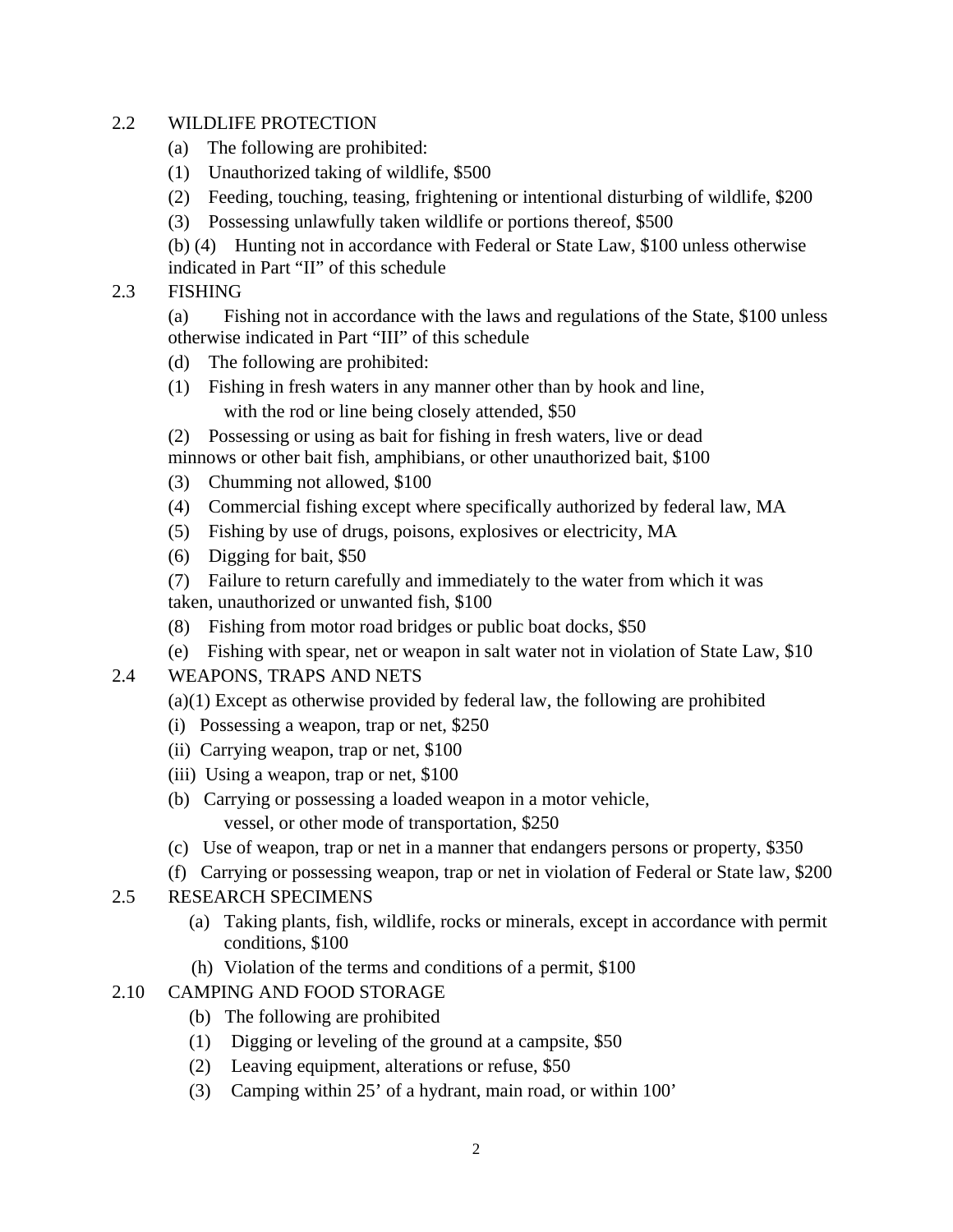of a body of water, \$100

- (4) Creating unreasonable noise between the hours of 10:00 pm and 6:00 am, \$50
- (5) Installation of permanent camping facilities, \$200
- (6) Display of wildlife carcasses, \$100
- (7) Connection to utility system, \$50
- (8) Failure to obtain a permit, \$100
- (9) Violating Superintendent's established conditions, \$100
- (10) Camping outside of designated sites or areas, \$50
- (c) Violation of permit conditions, \$50
- (d) Failure to properly store food etc., \$50
- 2.11 PICNICKING

Picnicking in closed areas or in violation of established conditions, \$50

### 2.12 AUDIO DISTURBANCES

- (a) The following are prohibited:
- (1) Operation of motorized equipment or audio device in a manner exceeding:
- (i) Noise level of 60 decibels (measured at 50 feet), \$75
- (ii) Making noise which is unreasonable, \$75
- (2) Operating power saw without permit in developed areas, \$100
- (3) Operating a motor or engine without permit in non-developed areas, \$75
- (4) Operating a public address system without permit, \$100
- (b) Violation of terms and conditions of a permit, \$100
- 2.13 FIRES
	- (a) The following are prohibited:
	- (1) Fire in undesignated area, \$75
	- (2) Stove or lantern in undesignated area, \$50
	- (3) Stove or lantern creating public safety hazard, \$50
	- (4) Leaving a fire unattended, \$100
	- (5) Throwing or discarding lighted or smoldering material in a manner that threatens, causes damage to, or results in the burning of property or park resources, or that creates a safety hazard, \$100
	- (b) Failure to extinguish fire properly, \$100
- 2.14 SANITATION AND REFUSE
	- (a) The following are prohibited:
	- (1) Disposing of refuse in other than refuse receptacles Minor, \$100 Moderate/illegal dumping, \$250 Aggravated/illegal dumping, \$1000
	- (2) Use of Government receptacles for dumping household, or commercial refuse brought from a residential or private property, \$100
	- (3) Depositing refuse in plumbing or toilets, \$100
	- (4) Draining refuse from a trailer or other vehicle, \$100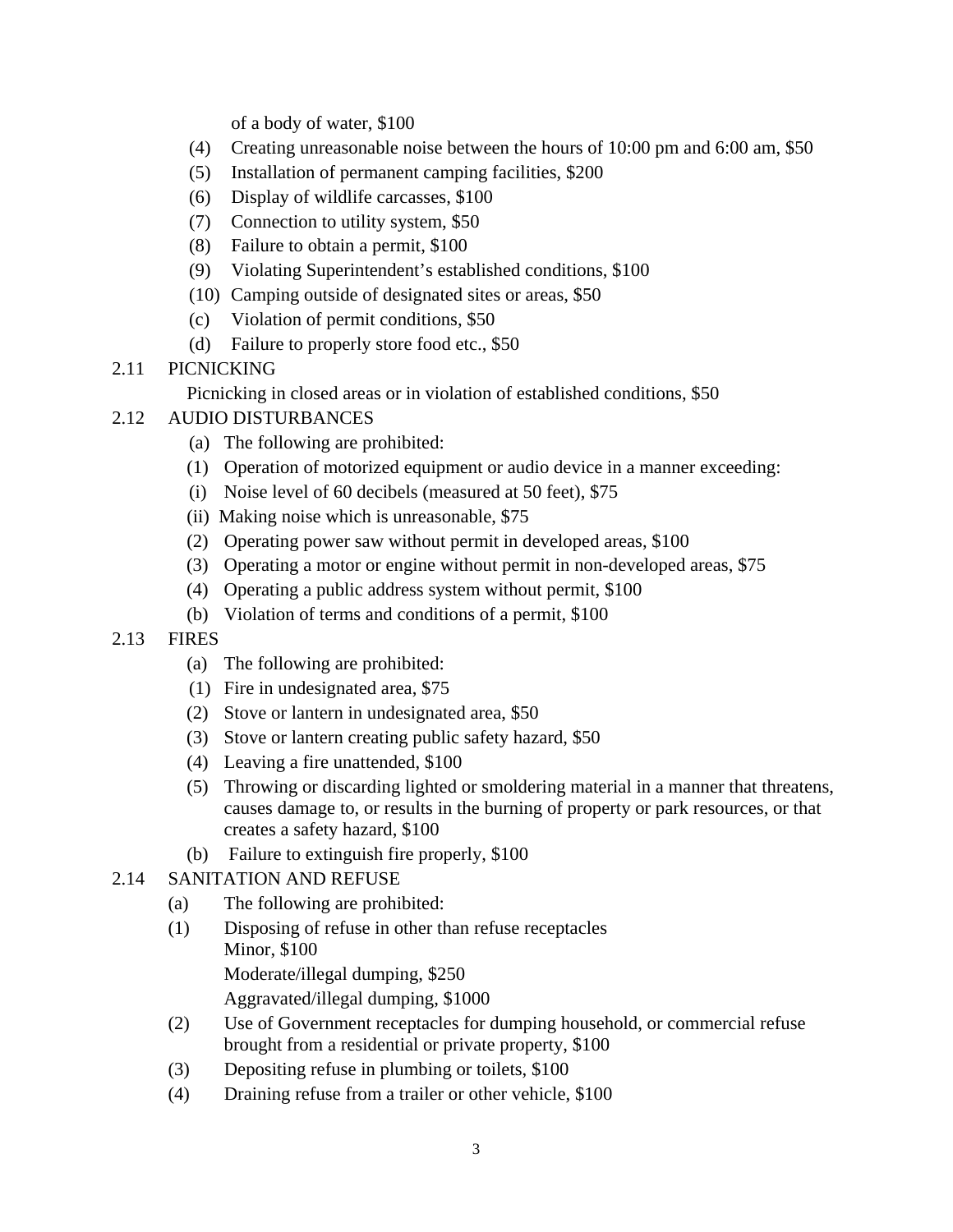- (5) Bathing or washing material at public water outlet, \$100
- (6) Polluting or contaminating park area waters, MA
- (7) Disposing of fish remains on land, or in waters within 200 feet of docks, beaches, or developed areas, \$100
- (8) In developed areas, the improper disposal of human body waste, \$100
- (9) In non-developed areas, disposal of human body waste within 100 feet of water, campsite, or within sight of trail, \$100
- (b) Violation of disposal, containerization, or carry out regulations, \$100

# 2.15 PETS

- (a) The following are prohibited:
- (1) Possessing pet in closed area, \$25
- (2) Failure to crate, cage, or restrain a pet on leash not to exceed six feet, or otherwise physically confine a pet at all times, \$25
- (3) Leaving a pet unattended and tied to an object, \$50
- (4) Allowing pet to make unreasonable noise, \$50
- (5) Failure to comply with pet excrement disposal conditions established by park Superintendent, \$50
- 2.16 HORSES AND PACK ANIMALS

The following are prohibited:

- (a) Undesignated animal being used for pack animals, \$50
- (b) Horses or pack animals in undesignated areas, \$75
- (c) Use of horses or pack animals on park roads, \$50
- (d) Free-trailing or loose-herding of horses or pack animals in undesignated areas, \$100
- (e) Failure to slow horse or pack animal to walk when passing pedestrians or bicycles, \$50
- (f) Trail obstruction, or unreasonable noise while horses or pack animals are passing, \$50
- (g) Violation of conditions established by Superintendent, \$50
- 2.17 AIRCRAFT AND AIR DELIVERY
	- (a) The following are prohibited:
	- (1) Operating aircraft in undesignated areas, \$100
	- (2) Operating within 500 feet of beaches, docks, piers, or ramps in designated areas, \$100
	- (3) Delivering or retrieving a person or object by airborne means, \$300
	- (c)(2) Removal of downed aircraft in violation of park policy, MA
	- (d) Use of aircraft shall be in accordance with FAA, \$100
	- (e) Hovercraft are prohibited, \$100
	- (f) Violation of terms and conditions of a permit, \$100

# 2.18 SNOWMOBILES

Any violation of Part 2, section 18, unauthorized use of snowmobile, MA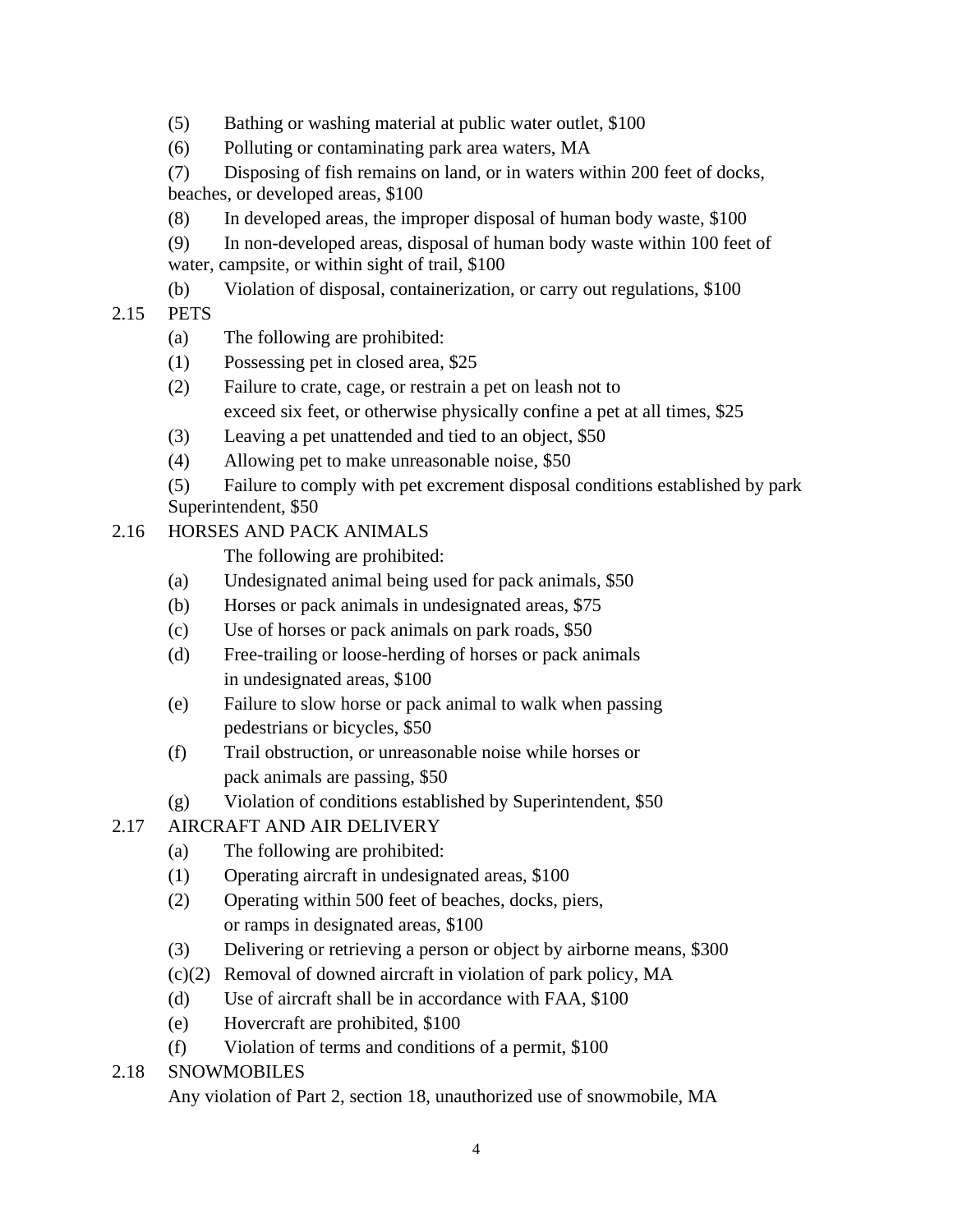2.19 WINTER ACTIVITIES

Any violation of Part 2, section 19, unauthorized winter activities, MA

- 2.20 SKATING, SKATEBOARDS AND SIMILAR DEVICES Use of roller skates, skateboards, roller skis, coasting vehicles, is prohibited except in designated areas, \$50
- 2.21 SMOKING
	- (a) Smoking prohibited in closed areas, \$50
- 2.22 PROPERTY
	- (a) The following are prohibited:
	- (1) Abandoning property, \$500
	- (2) Leaving property unattended for longer than 24 hours, \$50
	- (3) Failure to turn in found property to Superintendent as soon as practicable, \$100

# 2.23 RECREATION FEES

(b) Failure to pay required fee, \$50

### 2.30 MISAPPROPRIATION OF PROPERTY AND SERVICES

- (a) The following are prohibited:
- (1) Obtaining or exercising unlawful possession over the property of another, with the purpose to deprive the owner of the property, MA
- (2) Obtaining property or services for sale without making payment, \$250
- (3) Obtaining property or services by means of deception or fraudulent credit cards or non-negotiable paper, MA
- (4) Shoplifting or paying less by deception, \$250
- (5) Acquiring or possessing stolen property, with knowledge or reason to believe that the property was stolen, MA

#### 2.31 TRESPASSING, TAMPERING AND VANDALISM

- (a) The following are prohibited:
- (1) Trespassing on property not open to the public, \$150
- (2) Tampering or attempting to tamper with personal property, \$250
- (3) Vandalism: Destroying, injuring, defacing, or damaging property, \$500
- (4) Harassment: Intentional or reckless harassment of park visitors with physical contact, MA
- (5) Obstruction: Intentional or reckless obstruction of any sidewalk, trail, highway, building entrance or other public access - whether alone or with others, MA

# 2.32 INTERFERING WITH AGENCY FUNCTIONS

- (a) The following are prohibited:
- (1) Interference Threatening, resisting, intimidating, or intentionally interfering with a Government employee engaged in an official duty, or on account of the performance of an official duty, MA
- (2) Failure to obey a lawful order, \$500
- (3) Knowingly giving false report or false information:
- (i) To authorized person investigating an accident or violation of the law, MA
- (ii) On application for a permit, MA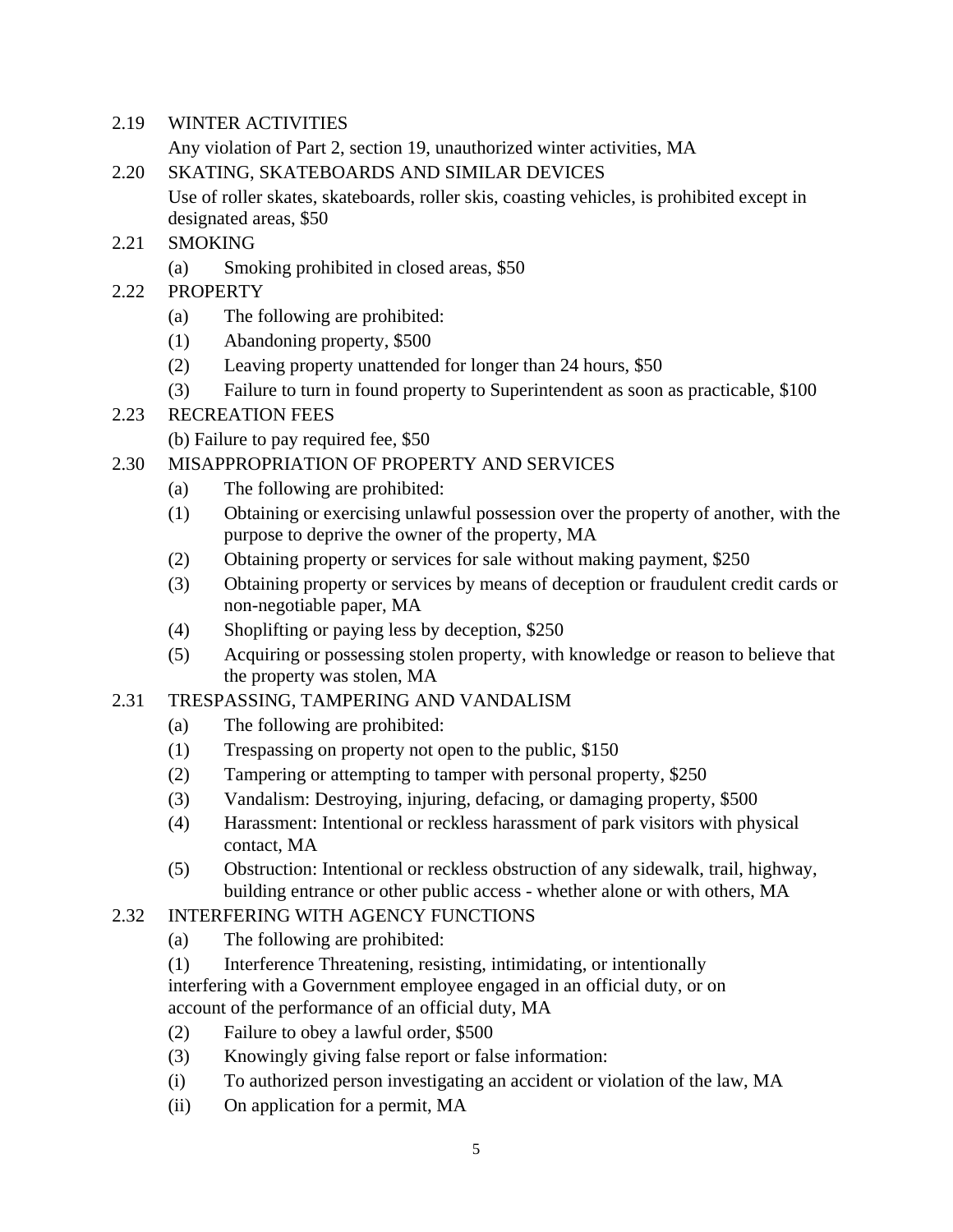- (4) Knowingly giving a false report for the purpose of misleading an authorized person, MA
- 2.33 REPORT OF INJURY OR DAMAGE
	- (b) Failure to report incident resulting in injury to person, or damage to property exceeding \$300, as soon as possible, MA
- 2.34 DISORDERLY CONDUCT
	- (a) A person commits disorderly conduct when, with intent to cause public alarm, nuisance, jeopardy, or violence or knowingly or recklessly creates a risk including the following:
	- (1) Engages in fighting, threatening or violent behavior, MA
	- (2) Language, utterance, gesture, display or act that is obscene, physically threatening or menacing, or is likely to inflict injury or incite an immediate breach of the peace, \$100
	- (3) Unreasonable noise, etc, \$100
	- (4) Creates or maintains a hazardous or physically offensive condition, \$100

# 2.35 ALCOHOLIC BEVERAGES AND CONTROLLED SUBSTANCES

- (a) Alcoholic Beverages
- (2) The following are prohibited:
- (i) Sale or gift of alcohol to a person under 21 years of age, \$250
- (ii) Possession of alcohol by a person under 21 years of age, \$100
- (3)(iii) Consumption of alcoholic beverage in a closed area, \$75
- (b) Controlled substances
- (i) The following are prohibited:
- (1) Delivery of controlled substances, MA
- (2) Possession of a controlled substance, \$300
- (c) Presence in a park area while under influence of alcohol or controlled substance to a degree which may endanger self, others, or park property or resources, MA

# 2.36 GAMBLING

- (a) Gambling in any form is prohibited, \$100
- 2.37 NON-COMMERCIAL SOLICITING
	- Soliciting or demanding gifts, money, goods or services is prohibited \$100
- 2.38 EXPLOSIVES
	- (a) Using, possessing, storing, or transporting explosives, blasting agents or explosive materials in violation of federal or state law, MA
	- (b) Using or possessing fireworks or firecrackers, \$50
	- (c) Violation of terms and condition of permit, \$100
- 2.50 SPECIAL EVENTS
	- (a) Special events without a permit, \$100
	- (e) Violation of terms and conditions of a permit, \$250
- 2.51 DEMONSTRATIONS
	- (j) Demonstrating in violation of set regulations, or without a permit when required, \$100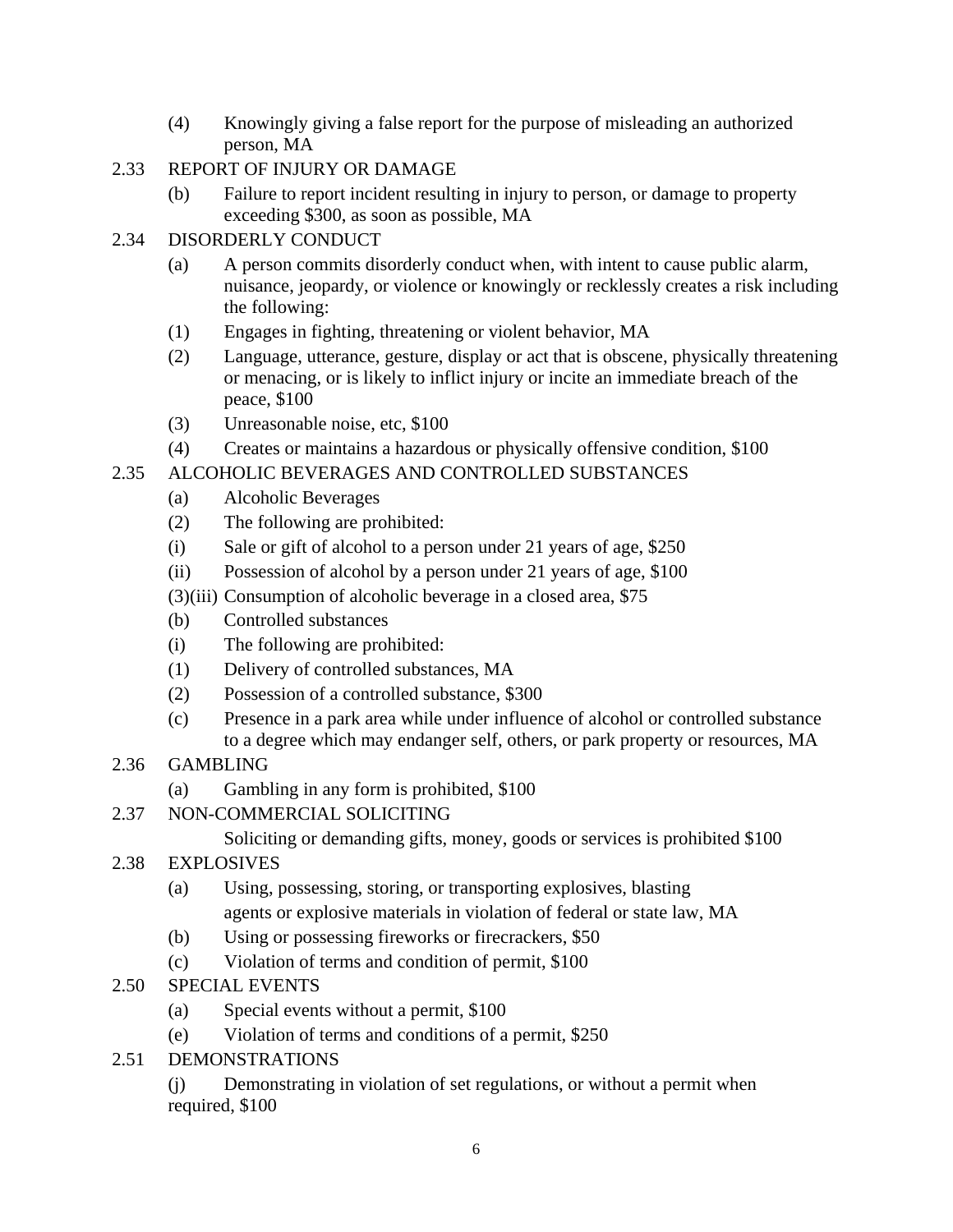#### 2.52 SALE OR DISTRIBUTION OF PRINTED MATTER

- (j ) Sale or distribution of printed matter without a permit when required, or in violation of the terms or conditions of a permit, \$100
- 2.60 LIVESTOCK USE AND AGRICULTURE
	- (a) Running-at-large, herding, driving across, allowing on, pasturing or razing of livestock, \$100
	- (b) Violation of terms and condition of permit, \$250
- 2.61 RESIDING ON FEDERAL LANDS
	- (a) Residing in park areas is prohibited, \$250
	- (b) Violation of the terms and conditions of a permit, \$250
- 2.62 MEMORIALIZATION
	- (a) The installation of a monument, memorial, tablet, structure or other commemorative installation in a park area w/o authorization is prohibited, \$100
	- (b) Scattering of human ashes without a permit, \$100
	- (c) Violation of area designations and established conditions, \$100
	- (d) Violation of terms and conditions of permit, \$100

# PART 3—BOATING AND WATER USE ACTIVITIES

### 3.2 APPLICABLE REGULATIONS

- (a) Laws and regulations of the United States Coast Guard, \$100
- (b) State boating safety laws and regulations, \$100 unless otherwise indicated in Part
- "IV" of this schedule
- 3.5 ACCIDENTS
	- (a) Failure to report boating accident w/in 24 hours of occurrence when

property damage of \$2,000 or more occurs, fatality, person injured, or missing, \$200

# 3.6 VESSEL OPERATION REQUIREMENTS

- (a) Underage operation of a power driven vessel …JUVENILE-refer to local agency
- (b) Violation of State age limits, \$50

# 3.8 PROHIBITED OPERATIONS

- (a) The following are prohibited:
- (1) Launching or operating an airboat, \$200
- (2) Launching or recovering a vessel, except at a designated launch site, \$50
- (3) Operating a power driven vessel on waters not accessible by road, \$50
- (4) Operating a vessel in excess of length, width, or horsepower restrictions, \$50
- (b) The following operations are inherently unsafe and therefore prohibited:

(1) Operating within 100 feet of a diver's marker, except in support of dive operations, \$50

- (2) Failing to observe restriction(s) established by a regulatory marker, \$50
- (3) Operating a vessel in excess of flat wake speed in designated areas, \$50
- (4) Operating a vessel in excess of flat wake speed within 100 feet of:
- (i) A downed water skier, \$50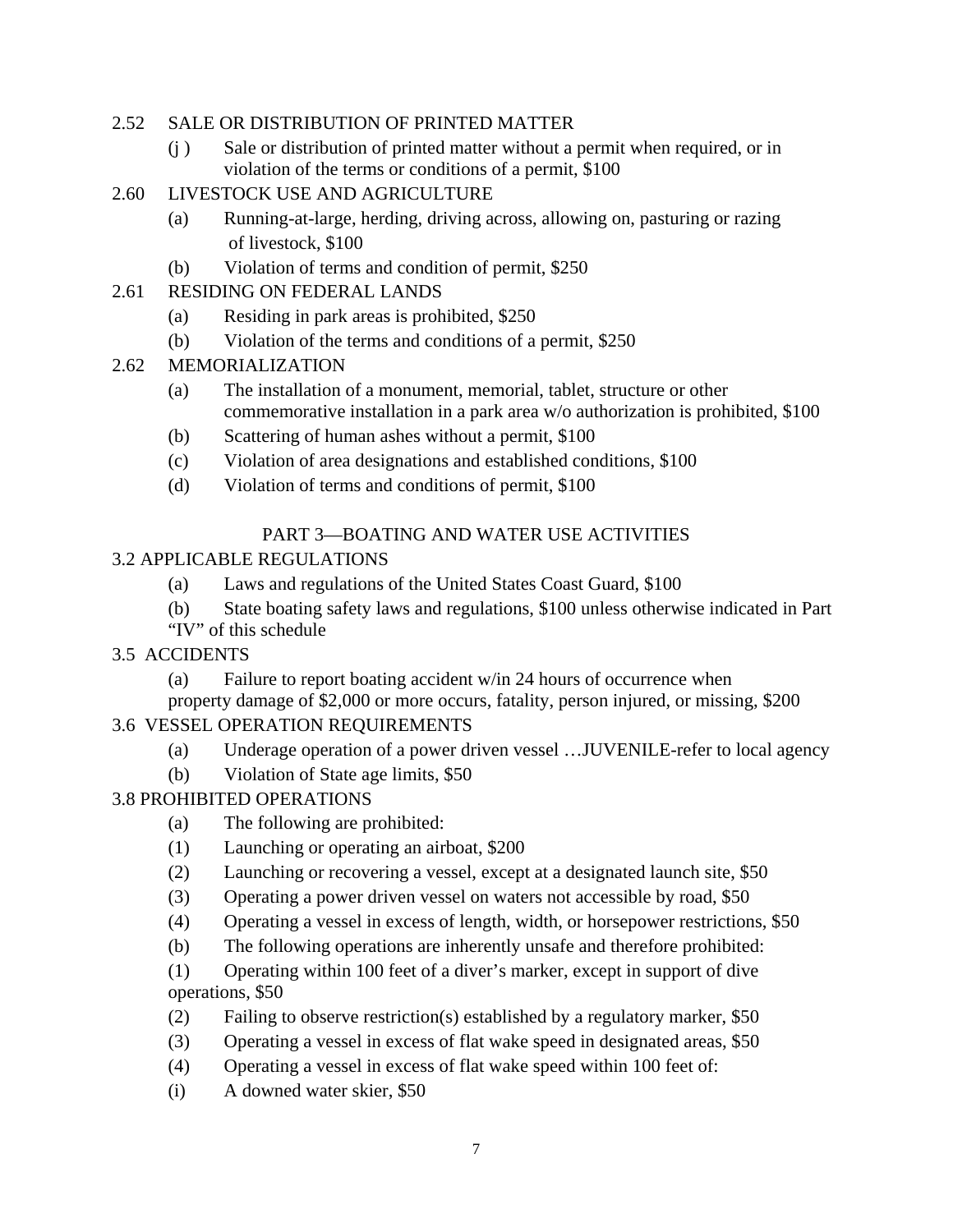(ii) A person swimming, wading, fishing from shore, or floating with the aid of a flotation device, \$50

(iii) A designated launch site

(iv) A manually propelled, anchored, or drifting vessel, \$50

(5) Operating a power driven vessel within 500 feet of a shoreline designated as a swimming beach, \$50

(6) Operating a power driven vessel while a person is riding on the decking, over the bow, gunwhales, top edge of the transom, motor cover, or in any unsafe position when the vessel is being operated, \$50

(7) Operating a power driven vessel with a person sitting, riding or hanging on to a swim platform or swim ladder, \$50

(8) Operating a vessel, or knowingly allowing another person to operate a vessel in a negligent manner, by failing to exercise that degree of care which a reasonable person, would demonstrate in order to prevent the endangering of the life, limb, or property of a person(s) through the operators lack of knowledge, inattention, or general carelessness, MA

(9) Operating a vessel, or knowingly allowing another person to operate a vessel in a grossly negligent manner, by willfully and wantonly creating an unreasonable risk of harm to person(s) or property, regardless of whether the operator intended to cause harm, MA

# 3.9 PERSONAL WATERCRAFT (PWC)

(a) Operation of a PWC prohibited, \$50

# 3.10 OPERATING A VESSEL WHILE UNDER THE INFLUENCE OF ALCOHOL OR DRUGS

(a) Operating or being in actual physical control of a vessel is prohibited while:

(1) under the influence of alcohol, a drug, or any combination thereof, to a degree that renders the operator incapable of safe operation, MA

(2) The alcohol concentration in the operator's blood or breath is 008 grams or more of alcohol per 100 milliliters of blood or 008 grams or more of alcohol per 210 liters of breath, MA

# 3.11 TESTING FOR ALCOHOLAND DRUGS REQUIRED

(a)(1) Refusal by an operator to submit to a test is prohibited and proof of refusal may be admissible in any related judicial proceeding, MA

# 3.12 TOWING WITH A VESSEL

(a) The towing of a person by a vessel in undesignated area, \$75

(b) Towing a person using a parasail, hang-glider or other airborne device without a permit, \$250

- (c) Where towing is designated, the following conditions apply:
- (1) Towing is allowed only between the hours of sunrise and sunset, \$25

(2) In addition to the boat operator, a person at least 12 years of age must be present to observe the action of the person being towed, \$75

(3) A person being towed must wear a United States Coast Guard approved Type I, II, III, or V PFD, \$25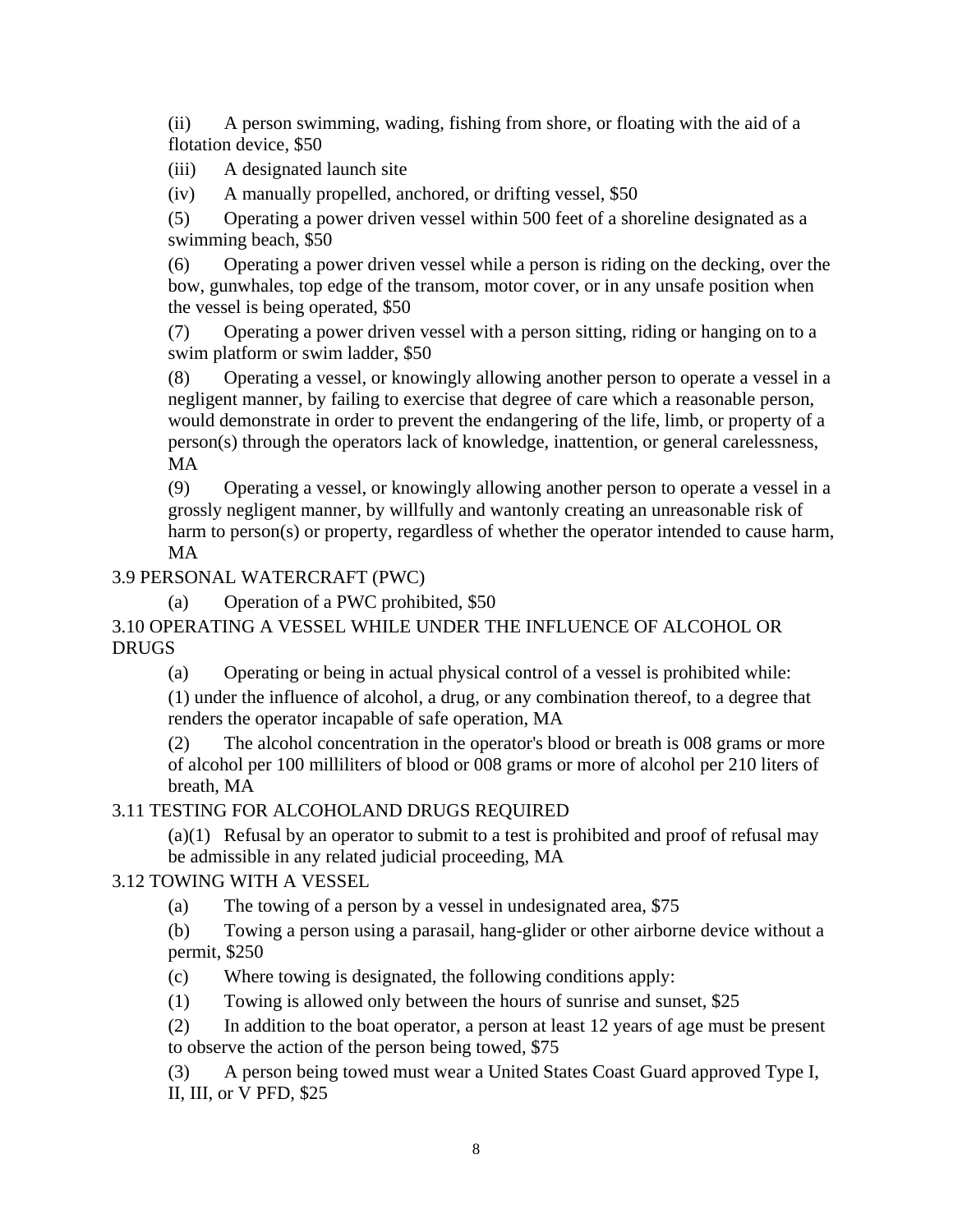(4) A person being towed may not commit any act in a manner that endangers, or is likely to endanger, any person or damage property, \$250

(5) Operating a vessel that does not have the capacity to carry the person(s) being towed in addition to the operator and observer is prohibited, \$250

(6) No person shall operate a power driven vessel using a tow rope 20 feet or less in length when towing a person, \$250

#### 3.13 MARINE SANITATION DEVICE

(a) Discharging sewage from any vessel, whether treated or not, in any body of fresh water is prohibited, MA

(b) The owner or operator of any vessel on park fresh water that is equipped with toilet facilities and/or a MSD that is capable of discharge, must lock or otherwise secure the valves or mechanism of the device, MA

#### 3.14 SUNKEN, GROUNDED, OR DISABLED VESSELS

(a) the owners or authorized salvager of a sunken, grounded, or disabled vessel must remove the vessel, all component parts and equipment, and all associated cargo thereof in accordance with procedures established by the superintendent, MA

#### 3.15 VESSEL NOISE LEVEL

(a) A person may not operate a vessel at a noise level exceeding:

(1) 75dB(A) measured utilizing test procedures applicable to vessels underway (Society of Automotive Engineers SAE—J1970), \$50

(2) 88dB(A) measured utilizing test procedures applicable to stationary vessels (Society of Automotive Engineers SAE—J2005), \$50

#### 3.16 SWIMMING

Swimming or wading in a closed area, \$25

#### 3.18 SNORKELING AND UNDERWATER DIVING

 (b) In waters open to the use of vessels, a diver must prominently display a dive flag during dive operations A dive flag must not be displayed unless dive operations are ongoing, \$50

(c) The dive flag must be illuminated when dive operations take place between sunset and sunrise The dive flag illumination may not consist of lights that may be confused with navigation lights or aids to navigation lights, \$50

(d) While on the surface, submerging or surfacing the diver must remain within a 100 feet horizontal radius of the diver flag, \$50

#### 3.19 SUBMERSIBLES

The use of manned or unmanned submersibles may only occur in accordance with a permit issued by the superintendent, \$100

#### PART 4—VEHICLES AND TRAFFIC SAFETY

#### 4.2 STATE LAW APPLICABLE

(b) Violating state law, \$100 or as indicated in Part "V" of this schedule

#### 4.4 REPORT OF MOTOR VEHICLE ACCIDENT

- (c) Failure to comply with reporting requirements, MA
- 4.10 TRAVEL ON PARK ROADS AND DESIGNATED ROUTES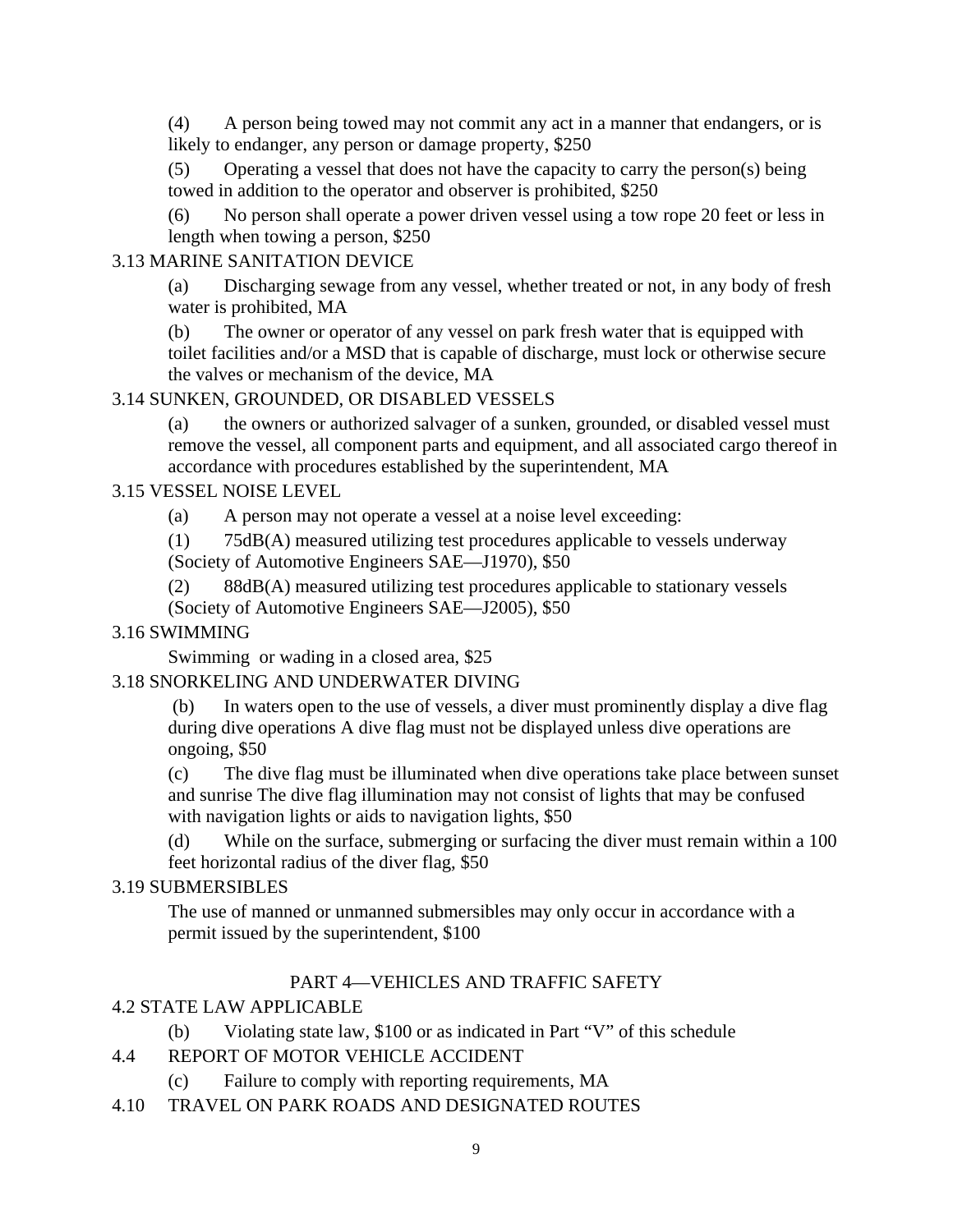- (a) Operating a vehicle off road, \$100
- (c) The following are prohibited:
- (1) Operating a motor vehicle not equipped with pneumatic tires, \$50
- (2) Operating vehicle in manner that causes unreasonable damage to park road, \$100

# 4.11 LOAD, WEIGHT AND SIZE LIMITS

- (a) Violating State load, weight, and size limits, \$100
- (b) The following are prohibited:
- (1) Violating load, weight, or size limits established by Superintendent, \$100
- (2) Failing to obtain required permits, \$100
- (3) Violating terms or conditions of permit, \$100
- (4) Operating a motor vehicle w/auxiliary mirror that extends more than 10", except when towing, \$50
- 4.12 TRAFFIC CONTROL DEVICES

Failure to comply with directions of a traffic control device, \$100

### 4.13 OBSTRUCTING TRAFFIC

The following are prohibited:

- (a) Stopping or parking on park roads, \$50
- (b) Operating a vehicle so slowly as to interfere with normal flow of traffic, \$50

# 4.14 OPEN CONTAINER OF ALCOHOLIC BEVERAGE

- (b) Open container within a vehicle, \$150
- 4.15 SAFETY BELTS
	- (a) Required for each operator and passenger occupying any seating position while vehicle is in motion, \$25
- 4.20 RIGHT OF WAY

 Operator of motor vehicle shall yield to pedestrians, saddle and pack animals, and vehicles drawn by animals, \$50

- 4.21 SPEED LIMITS
	- (c) Operating a vehicle at a speed in excess of the speed limit is prohibited 1-9 MPH over the limit, \$50
		- 10-19 MPH over the limit, \$100
		- 20-29 MPH over the limit, \$150
		- 30-39 MPH over the limit, \$250
		- 40 MPH over the limit, MA

# 4.22 UNSAFE OPERATION

(b) The following are prohibited:

(1) Operating a motor vehicle without due care or at a speed greater than that which is reasonable and prudent considering wildlife, traffic, weather, road and light conditions and road character, \$200

(2) Operating a motor vehicle in a manner which unnecessarily causes its tires to squeal, skid or break free of the road surface, \$100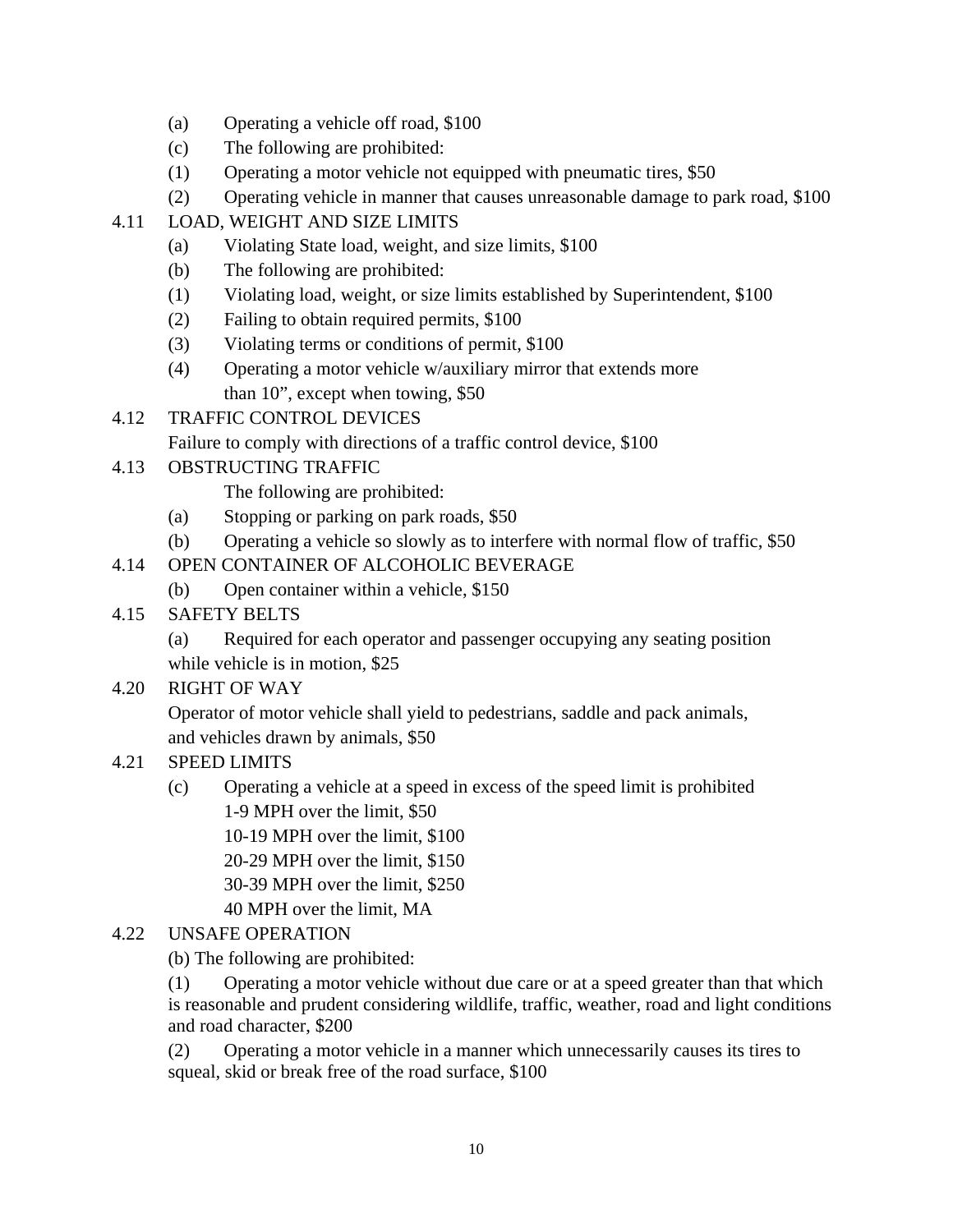(3) Failing to maintain that degree of control of a motor vehicle necessary to avoid danger to persons, property or wildlife, \$150

(4) Operating a motor vehicle while allowing a person to ride:

(i) On or within any vehicle, trailer or other mode of conveyance towed behind the motor vehicle unless specifically designed for carrying passengers while being towed, \$100

(ii) On any exterior portion of the motor vehicle not designed or intended for the use of a passenger This restriction does not apply to a person seated on the floor of a truck bed equipped with sides, unless prohibited by State law, \$100

# 4.23 OPERATING UNDER THE INFLUENCE OF ALCOHOL OR DRUGS

(a) Operating or being in actual physical control of a motor vehicle is prohibited while:

(1) Under the influence of alcohol, or a drug, or drugs, or any combination thereof, to a degree that renders the operator incapable of safe operation, MA

(2) The alcohol concentration in the operator's blood or breath is 008 grams or more of alcohol per 100 milliliters of blood or 008 grams or more of alcohol per 210 liters of breath, MA

(c) (2) Tests: Refusal by an operator to submit to a test is prohibited, MA

# 4.30 BICYCLES

(g) A person operating a bicycle is subject to all sections of this part that apply to an operator of a motor vehicle, except §§ 44, 410, 411 and 414, \$50

- (h) The following are prohibited:
- (1) Use of a bicycle in an undesignated area, \$50
- (2) Possessing a bike in a wilderness area, \$50
- (3) Operating without lights or reflectors when needed, \$50
- (4) Operating a bicycle abreast of another bicycle, \$50
- (5) Operating a bicycle while consuming an alcoholic beverage or carrying in hand an open container of an alcoholic beverage, \$100

# 4.31 HITCHHIKING

Hitchhiking or soliciting transportation is prohibited, \$100

# PART 5—COMMERCIAL AND PRIVATE OPERATIONS

# 5.1 ADVERTISEMENTS

 Advertising or displaying commercial notices without written authorization from the park Superintendent, \$100

- 5.2 ALCOHOLIC BEVERAGES: SALE OF INTOXICANTS
	- (a) Unlawful sale of alcohol, \$100
- 5.3 BUSINESS OPERATION

Engaging in or soliciting business except in accordance with permit\$300

5.5 COMMERCIAL PHOTOGRAPHY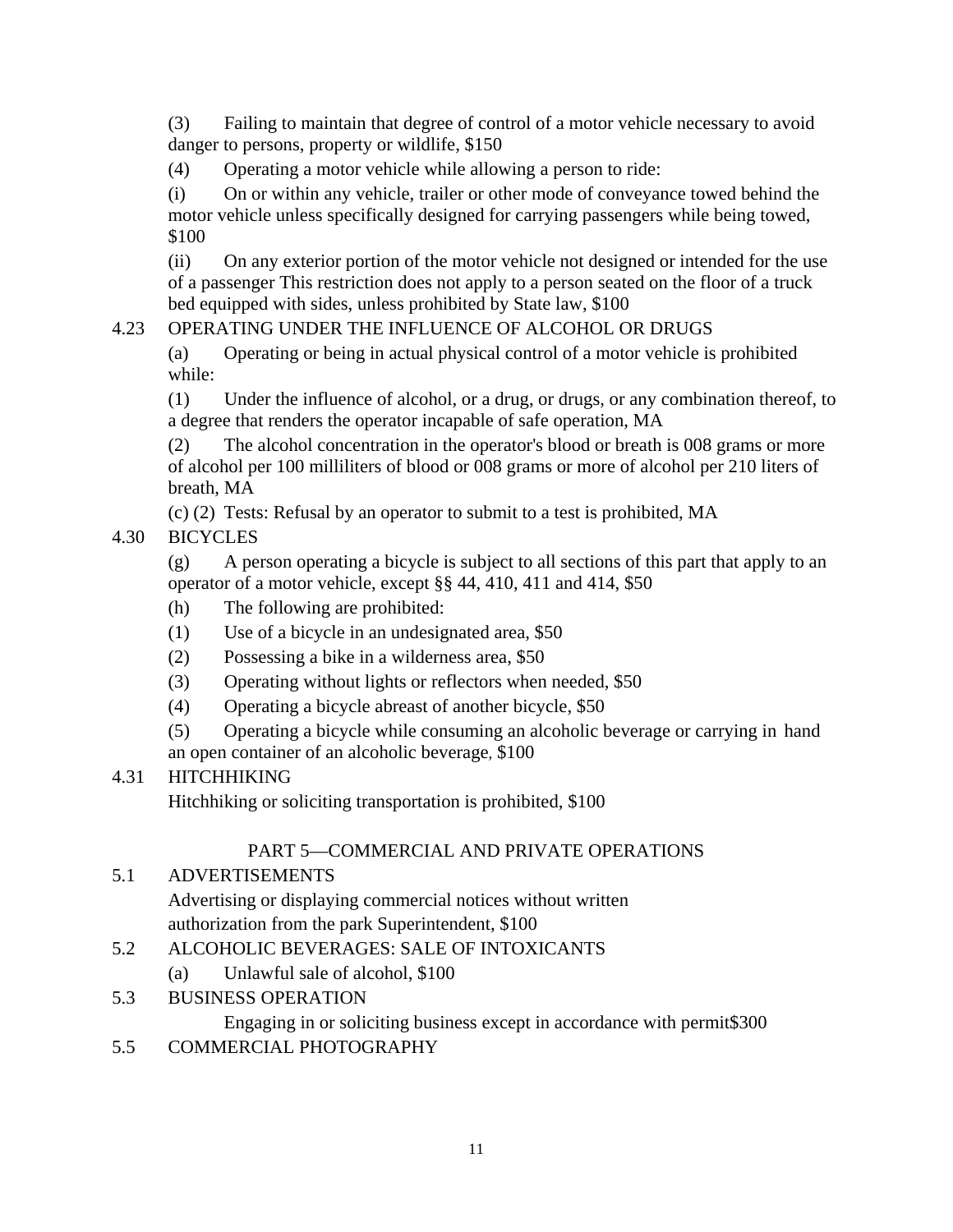(a) Motion picture or any television production or sound track, which involves the use of professional casts, settings, or crews, by any person other than bona fide newsreel or news television personnel must have written permission from the Superintendent, \$500

(b) Still photography The taking of photographs of any vehicle, or other articles of commerce or models for the purpose of commercial advertising without a written permit from the Superintendent is prohibited, \$300

- 5.6 COMMERCIAL VEHICLES
	- (b) Use of Government roads by commercial vehicles, \$100
- 5.7 CONSTRUCTION OF BUILDINGS OR OTHER FACILITIES Construction of a building, dock, trail, path, or other facilities without permit, MA
- 5.13 NUISANCES
	- Creating or maintaining a nuisance, \$100
- 5.14 PROSPECTING, MINING,AND MINERAL LEASING Unlawful prospecting, mining and mineral leasing, \$1000

# **II.STATE LAWS ADOPTED UNDER 36 CFR § 2.2**

#### LOUISIANA REVISED STATUTES TITLE 56

- 56:103A Hunting without Resident License, \$150
- 56:116.1b(6) Possession of Wild Quadrupeds Without a license, \$350
- 56:105B Bow Hunting without Bow License, \$200
- 56:116.1B(1) Hunting from Moving Vehicle and/or Aircraft, \$300
- 56:116.1B(2) Hunting from Public Road or Right-of-Way, \$500
- 56:116.1B(3) Hunting with Unplugged gun or silencer, \$300
- 56:116.2A(1) Buying and/or Selling Wild Quadrupeds (except deer, squirrel, rabbit), \$600
- 56:116.1B(7) Possess live Wild Quadrupeds and Birds without permit, \$300
- 56:116.1B(10) Hunt Wild Quadrupeds during illegal hours or with artificial light (except deer), \$300
- 56:116.1A(1) Hunt/Possess Rabbits or Squirrels Closed Season, \$300
- 56:116.1B(5) Take and/or Possess Over the Limit of Rabbits or Squirrels, \$300
- 56:116.2A(1) Buying or Selling Rabbit or Squirrel, \$300
- 56:103 C(1) Hunting without Resident Big Game License, \$200
- 56:116.1 E Possession of pistol larger than .22 while Bow Hunting for Deer, \$300
- 56:116.3 E Hunt or Take Deer During Closed Season, \$1000
- 56:116.3 F Hunt or Take Deer during illegal hours or with artificial light, \$1000
- 56:116.3A(1)(b) Hunt or Take Deer from Public Road, \$250
- 56:116.3A(1)(c) Hunt or Take Deer Illegally from a Boat, \$250
- 56:116.1B(8) Possess Over the Limit of Deer, \$300
- 56:116.2A(1) Buying or Selling Deer Meat, \$600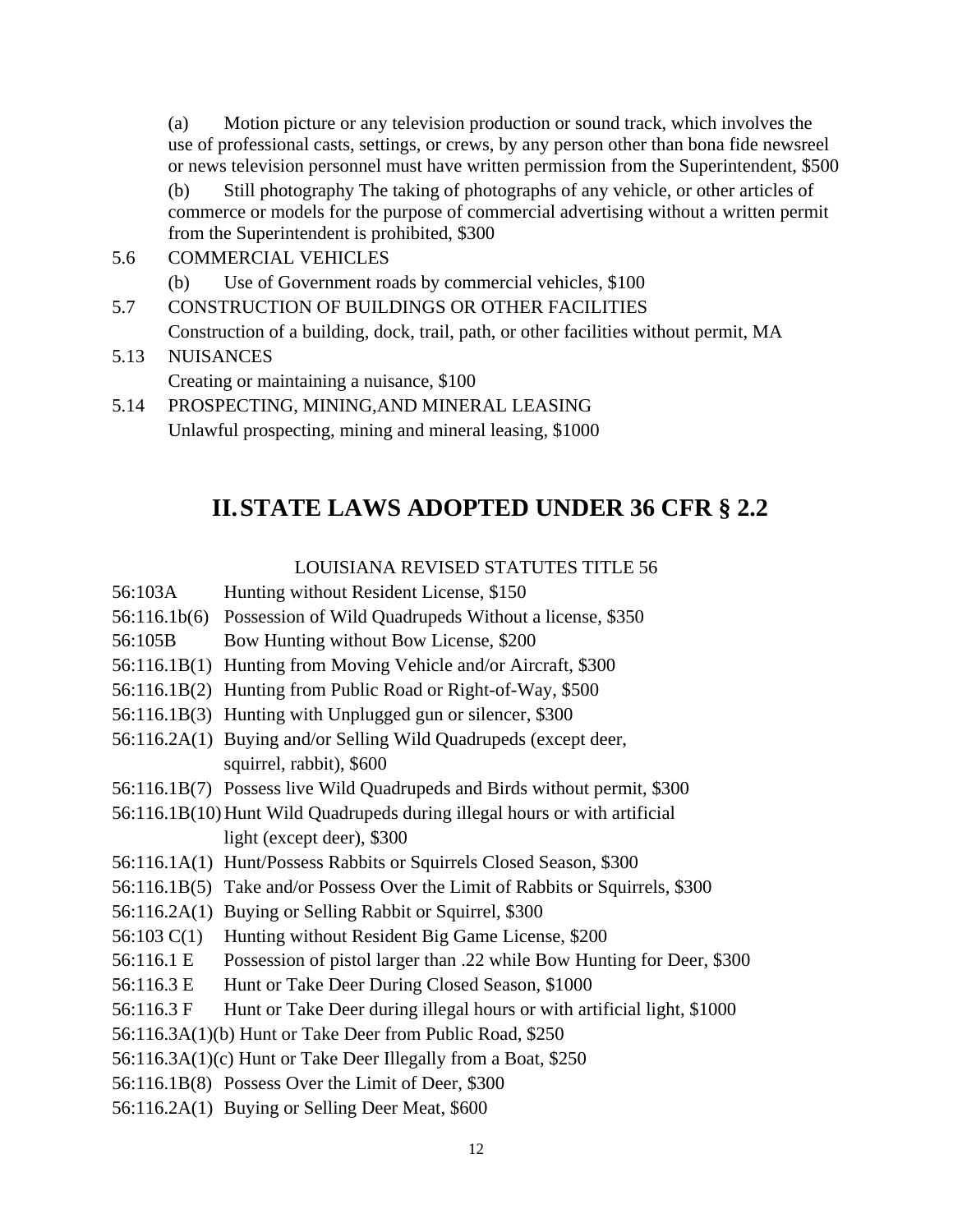- 56:125 Field Possession of Untagged Deer, \$200
- 56:143 Failure to Comply with Hunter Orange Regulations, \$50

56:1163A(1)(d) Take/Possess Spotted Fawn, \$600

# **III. STATE LAWS ADOPTED UNDER 36 CFR § 2.3(A)**

#### LOUISIANA REVISED STATUTES TITLE 56

- 56:301.1B Angling without a License, \$50
- 56:325 Taking/Possessing Over the Limit or Undersized Freshwater Game Fish (specify), \$200
- 56:3251A(2)(a) Possession of over the limit of Red Drum, \$150 Plus \$2500 per fish over the limit
- 56:325.1B(1) Taking/Possessing Undersized Red Drum (16" minimum, \$150 Plus \$2500 per fish undersize)
- 57:407 C Obtain license or engage in activity during revocation period, \$300
- 56:632.3 A Collect Reptiles or Amphibians Recreationally without
	- Basic Fishing License, \$300

# **IV. STATE LAWS ADOPTED UNDER 36 CFR § 3.2(B)**

#### LOUISIANA REVISED STATUTES TITLE 34

- 34:851.11 Overloading of motorboat, \$100
- 34:851.14 Operation in restricted area, \$100
- 34:851.16 Improper or no muffler, \$50
- 34:851.19 No boat numbers, \$100
- 34:851.20A No boat registration certificate in possession, \$50
- 34:851.20A Operate unregistered motorboat, \$100
- 34:851.20A Failure to display valid certificate decal, \$50
- 34:851.20F Expired boat registration certificate, \$50
- 34:851.20J More than one number on boat, \$50
- 34:851.20K Altered certificate of number, \$250
- 34:851.21 Improper boat numbers, \$50
- 34:851.24B Improper running lights, \$50
- 34:851.24D Every motorboat or vessel of Class 1, 2, or 3, shall be provided with an efficient whistle or other sound-producing mechanical appliance, \$50
- 34:851.24F(1) Failure to comply with PFD requirements, \$50
- 34:851.24F(2) Failure for person 16 years of age or under, on an underway Class A or Class 1 vessel, to wear an approved PFD (except in commercial fishing vessels), \$50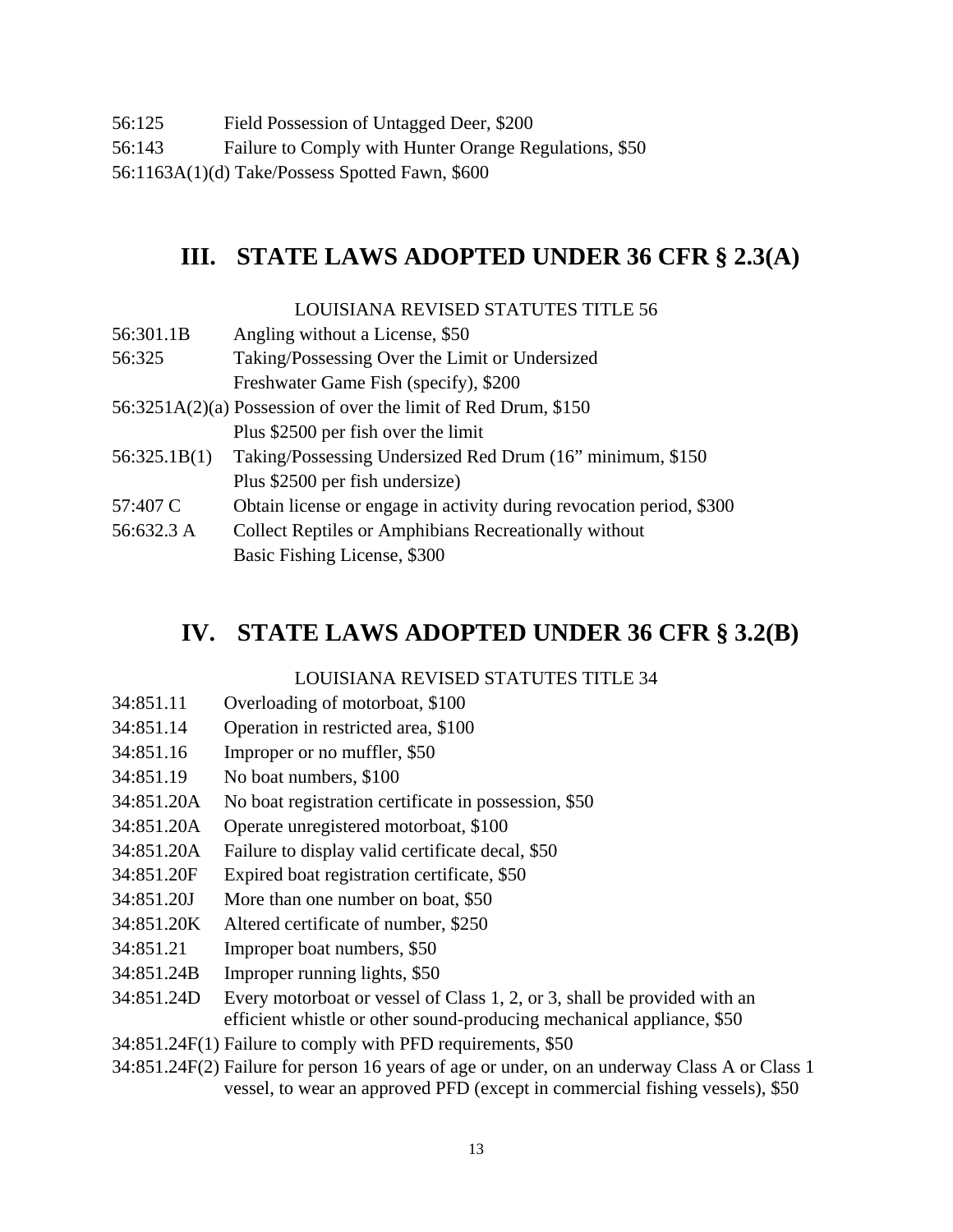- 34:851.24G Improper or no fire extinguisher, \$50
- 34:851.24H Improper or no flame arrestor, \$50
- 34:851.24I Improper or no ventilation system, \$50
- 34:851.33A Possession of outboard or motorboat with serial number removed or altered, \$500
- 34:851.36A Boating safety education required: No person born after January 1, 1984, shall operate a motorboat powered by a motor in excess of ten horsepower w/o completing an approved boating safety class Operator shall be in possession of evidence of such completion, \$25

#### LOUISIANA REVISED STATUTES TITLE 76

- 76:11§111(C) Cut off switch link must be attached to the driver on a Class A or Class 1 vessel with a hand tiller outboard motor in excess of ten horsepower while the motor is running and the vessel is underway, \$25
- 76:11§103(c)(3) All persons onboard a class A vessel propelled by hand tiller outboard motor are required to wear a USCG approved PFD while the motorboat is underway, \$50

# **V. STATE LAWS ADOPTED UNDER 36 CFR § 4.2(A)**

#### LOUISIANA REVISED STATUTES TITLE 32

| 32:51  | Vehicle license (plate) required, \$300                    |
|--------|------------------------------------------------------------|
| 32:52  | Driver must be licensed (do not use for suspension), \$150 |
| 32:53  | Proper equipment required on vehicles:                     |
|        | (a) Unsafe condition, \$100                                |
|        | (d) Inspection (brake) tag required, \$75                  |
| 32:58  | Careless operation of a motor vehicle, \$200               |
| 32:65  | Drag racing and racing on public roads, \$500              |
| 32:77  | No passing zones:                                          |
|        | (b) Violating signs or markings, \$100                     |
| 32:80  | Overtaking or passing school buses                         |
|        | (a) When visual signals and signs are activated, MA        |
| 32:81  | Following vehicles:                                        |
|        | (a) Following closer than is reasonable and prudent, \$100 |
|        | (b) Trucks cannot follow trucks within 400 feet, \$100     |
| 32:103 | Moving parked vehicle, \$50                                |
| 32:104 | Turning movements and required signals                     |
|        | (a) Turning position, \$50                                 |
|        | (b) Signal 100 feet before turn, \$50                      |
|        | (c) Suddenly stop or decrease speed without signal, \$50   |
|        |                                                            |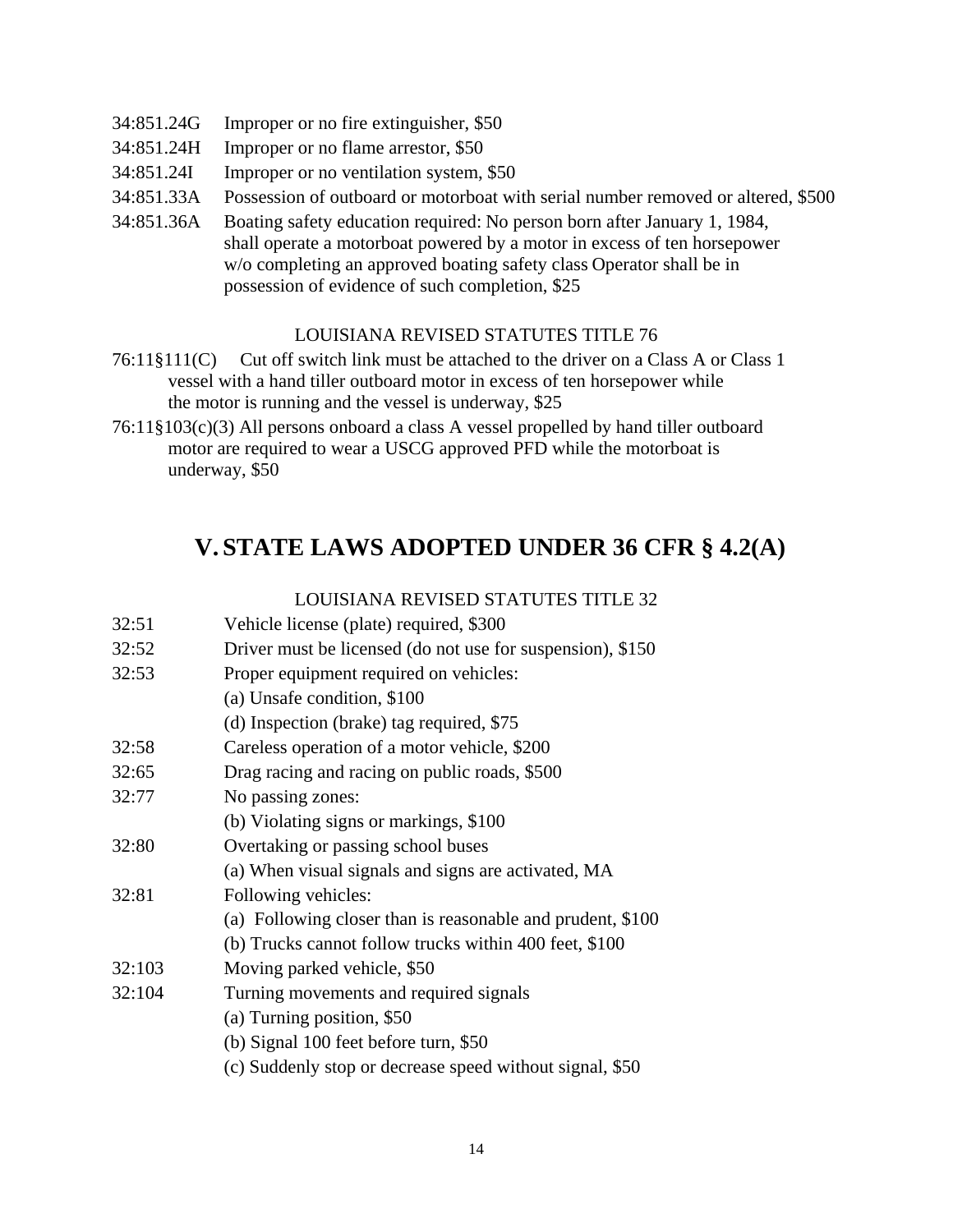| 32:125(a)  | When authorized emergency vehicle initiates overhead lights and audible signal,<br>the driver of every other vehicle shall yield the right-of-way and shall<br>immediately drive to a position parallel to, and as close as possible to, the right-<br>hand edge or curb of the highway clear of any intersection, and shall stop and<br>remain in such position until the authorized emergency vehicle has passed, \$250              |
|------------|----------------------------------------------------------------------------------------------------------------------------------------------------------------------------------------------------------------------------------------------------------------------------------------------------------------------------------------------------------------------------------------------------------------------------------------|
| 32:125B(1) | When an emergency vehicle is stopped with emergency lights illuminated, all<br>vehicles driving on a highway with two or more lanes traveling in the same<br>direction, yield the right-of-way by making a lane change into a lane not adjacent<br>to the parked vehicle, if possible with due regard to safety and traffic conditions If<br>a lane change is not possible, the driver shall slow to a reasonably safe<br>speed, \$250 |
| 32:190     | Safety helmets                                                                                                                                                                                                                                                                                                                                                                                                                         |
|            | (a) Riding without helmet (under age 18), \$75                                                                                                                                                                                                                                                                                                                                                                                         |
| 32:190.1   | Eye protective devices to be worn by motorcyclists                                                                                                                                                                                                                                                                                                                                                                                     |
|            | (a) No person shall operate without, \$75                                                                                                                                                                                                                                                                                                                                                                                              |
| 32:231     | Obedience to and required traffic control devices                                                                                                                                                                                                                                                                                                                                                                                      |
|            | (a) Shall obey the instructions of any official traffic control Device, \$50                                                                                                                                                                                                                                                                                                                                                           |
| 32:292     | Discharge of firearms except by law enforcement officers, \$350                                                                                                                                                                                                                                                                                                                                                                        |
| 32:295     | Child passenger restraint system                                                                                                                                                                                                                                                                                                                                                                                                       |
|            | (a) Children under thirteen years of age, \$250                                                                                                                                                                                                                                                                                                                                                                                        |
| 32:301     | When lighted lamps are required, \$50                                                                                                                                                                                                                                                                                                                                                                                                  |
| 32:304     | Tail lamps                                                                                                                                                                                                                                                                                                                                                                                                                             |
|            | (a) Every vehicle and/or trailer, \$50                                                                                                                                                                                                                                                                                                                                                                                                 |
|            | (b) Illumination of vehicle license plate, \$50                                                                                                                                                                                                                                                                                                                                                                                        |
| 32:306     | Stop lamps and turn signals on newly purchased motor vehicles                                                                                                                                                                                                                                                                                                                                                                          |
|            | (a) Stop lamps, \$50                                                                                                                                                                                                                                                                                                                                                                                                                   |
|            | (b) Electric turn signals, \$50                                                                                                                                                                                                                                                                                                                                                                                                        |
| 32:319     | Signal lamps and signal devices                                                                                                                                                                                                                                                                                                                                                                                                        |
|            | $(a)$ Stop lamps, \$50                                                                                                                                                                                                                                                                                                                                                                                                                 |
|            | (b) Turn signals, $$50$                                                                                                                                                                                                                                                                                                                                                                                                                |
| 32:322     | Use of multiple beam road lighting equipment                                                                                                                                                                                                                                                                                                                                                                                           |
|            | (a) Failure to dim within 500 feet when oncoming, \$50                                                                                                                                                                                                                                                                                                                                                                                 |
|            | (c) Failure to dim within 200 feet when following, \$50                                                                                                                                                                                                                                                                                                                                                                                |
| 32:326     | Number of driving lamps required or permitted                                                                                                                                                                                                                                                                                                                                                                                          |
|            | (a) Two lighted lamps displayed on front, \$50                                                                                                                                                                                                                                                                                                                                                                                         |
|            | (b) No more than 4 lighted lamps on front, \$50                                                                                                                                                                                                                                                                                                                                                                                        |
|            | (c) Parking lights for illumination, \$50                                                                                                                                                                                                                                                                                                                                                                                              |
| 32:341     | Brake equipment required                                                                                                                                                                                                                                                                                                                                                                                                               |
|            | (a) Motor vehicles required to have brakes, \$50                                                                                                                                                                                                                                                                                                                                                                                       |
|            | (b) Motorcycles or motor-driven cycles required to have brakes, \$50                                                                                                                                                                                                                                                                                                                                                                   |
| 32:343     | Condition of brakes, \$50                                                                                                                                                                                                                                                                                                                                                                                                              |
| 32:352     | Mufflers, requirements, prevention of excessive noise fumes and smoke                                                                                                                                                                                                                                                                                                                                                                  |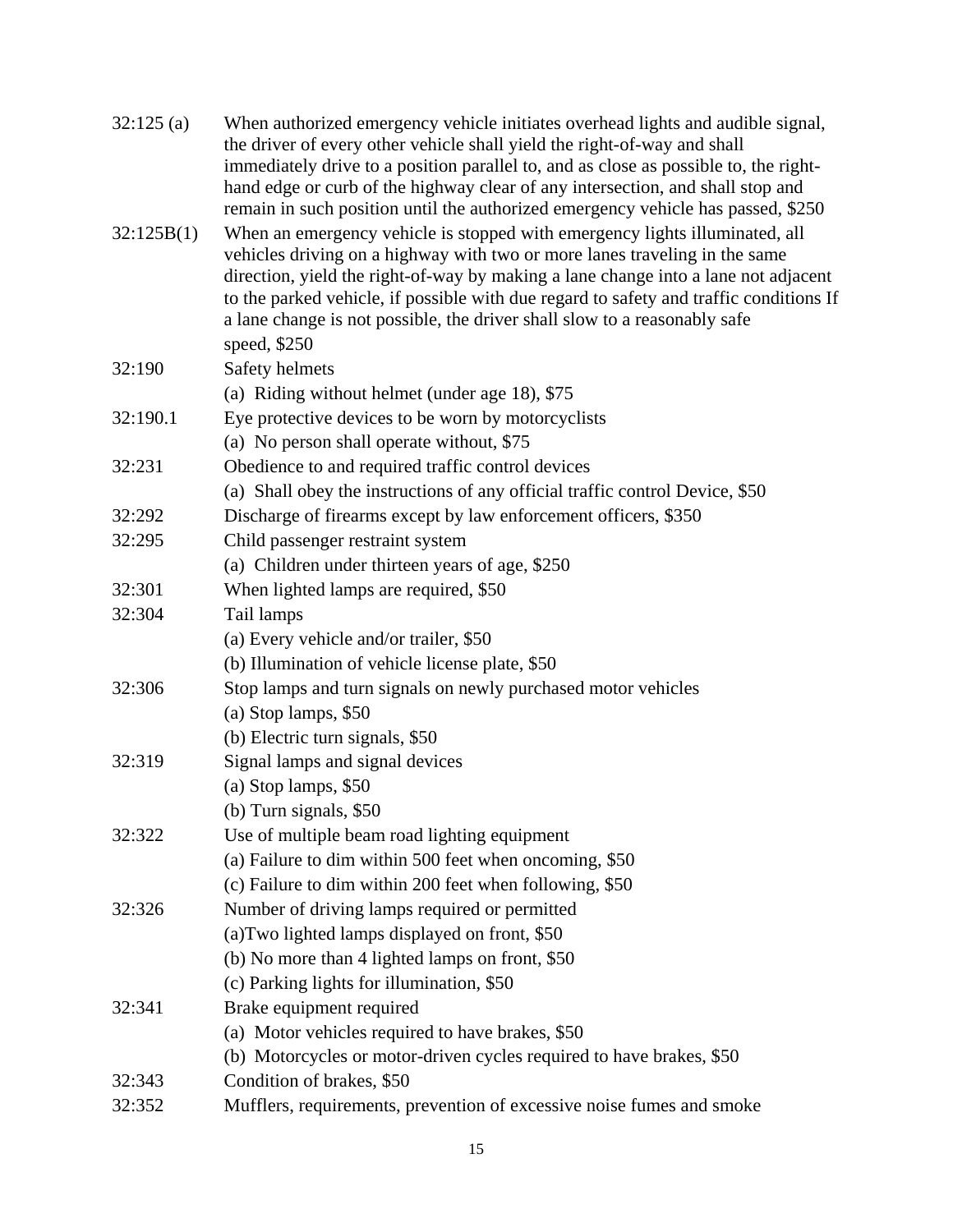|            | (a) Muffler required, \$50                                                                                                                                                                                                                                                                                                                                                                                                                                                                                                                                        |
|------------|-------------------------------------------------------------------------------------------------------------------------------------------------------------------------------------------------------------------------------------------------------------------------------------------------------------------------------------------------------------------------------------------------------------------------------------------------------------------------------------------------------------------------------------------------------------------|
|            | (b) Muffler cutout, bypass, or similar device, \$50                                                                                                                                                                                                                                                                                                                                                                                                                                                                                                               |
|            | (c) Excessive fumes or smoke, \$50                                                                                                                                                                                                                                                                                                                                                                                                                                                                                                                                |
| 32:361.1   | View outward or inward through windshield or windows; obscuring prohibited                                                                                                                                                                                                                                                                                                                                                                                                                                                                                        |
|            | $(C)(1)$ A sun screening device when used in conjunction with automotive safety<br>glazing materials cannot exceed: on the front side window, with a light<br>transmission of at least forty percent, all tolerances included, side window behind<br>the driver with a light transmission of at least twenty-five percent, all tolerances<br>included, and rearmost windows with a light transmission of at least twelve<br>percent, all tolerances included All sun screening devices shall not have a<br>luminous reflectance of more than twenty percent, \$50 |
|            | $(C)(2)$ A transparent material, not red or amber in color, affixed to the topmost<br>portion of the windshield not to extend more than five inches down from<br>the top, $$50$                                                                                                                                                                                                                                                                                                                                                                                   |
| 32:364     | Fenders and mudguards (trucks, semi-trucks), \$50                                                                                                                                                                                                                                                                                                                                                                                                                                                                                                                 |
| 32:353     | Modification of exhaust systems, \$50                                                                                                                                                                                                                                                                                                                                                                                                                                                                                                                             |
| 32:402     | All drivers must secure license                                                                                                                                                                                                                                                                                                                                                                                                                                                                                                                                   |
|            | (a) Appropriate class A,B,C or D license (improper DL type ie: learners                                                                                                                                                                                                                                                                                                                                                                                                                                                                                           |
|            | Permit), \$50                                                                                                                                                                                                                                                                                                                                                                                                                                                                                                                                                     |
|            | (b) More than one valid drivers license (confiscate licenses), \$100                                                                                                                                                                                                                                                                                                                                                                                                                                                                                              |
| 32:411     | No drivers license on person(has a valid DL), \$50                                                                                                                                                                                                                                                                                                                                                                                                                                                                                                                |
| 32:414.1   | Unlawful use of license                                                                                                                                                                                                                                                                                                                                                                                                                                                                                                                                           |
|            | (1) Possession of canceled, revoked, suspended, fictitious, or altered                                                                                                                                                                                                                                                                                                                                                                                                                                                                                            |
|            | license, MA                                                                                                                                                                                                                                                                                                                                                                                                                                                                                                                                                       |
|            | $(2)$ To lend a license, \$200                                                                                                                                                                                                                                                                                                                                                                                                                                                                                                                                    |
|            | (3) To display license not issued to driver, \$200                                                                                                                                                                                                                                                                                                                                                                                                                                                                                                                |
| 32:415     | Operating a vehicle while license is suspended, \$300                                                                                                                                                                                                                                                                                                                                                                                                                                                                                                             |
| 32:416     | Unlawful operation by minor, parents responsible, \$100                                                                                                                                                                                                                                                                                                                                                                                                                                                                                                           |
| 32:416.1   | Unlawful operation by child less than seventeen                                                                                                                                                                                                                                                                                                                                                                                                                                                                                                                   |
|            | years of age $(11pm-5am)$ , \$100                                                                                                                                                                                                                                                                                                                                                                                                                                                                                                                                 |
| 32:417     | Allowing unlicensed minor to drive, \$100                                                                                                                                                                                                                                                                                                                                                                                                                                                                                                                         |
| 32:861.1A  | Every vehicle shall be covered by an automobile liability policy, MA                                                                                                                                                                                                                                                                                                                                                                                                                                                                                              |
| 32:863.1.A | Evidence of compulsory motor vehicle liability security contained in vehicle, \$50                                                                                                                                                                                                                                                                                                                                                                                                                                                                                |
| 32:1301    | Vehicle without required equipment or unsafe condition, \$100                                                                                                                                                                                                                                                                                                                                                                                                                                                                                                     |
|            |                                                                                                                                                                                                                                                                                                                                                                                                                                                                                                                                                                   |
|            | <b>LOUISIANA REVISED STATUTES TITLE 14</b>                                                                                                                                                                                                                                                                                                                                                                                                                                                                                                                        |
| 14:99      | Reckless operation of a vehicle (motor vehicle, aircraft, vessel, etc), \$200                                                                                                                                                                                                                                                                                                                                                                                                                                                                                     |
|            | LOUISIANA REVISED STATUTES TITLE 47                                                                                                                                                                                                                                                                                                                                                                                                                                                                                                                               |
| 47:506     | Registration certificates (no registration in vehicle), \$50                                                                                                                                                                                                                                                                                                                                                                                                                                                                                                      |
| 47:507     | Display of plates, \$50                                                                                                                                                                                                                                                                                                                                                                                                                                                                                                                                           |
| 47:508     | Expired license plate, \$50                                                                                                                                                                                                                                                                                                                                                                                                                                                                                                                                       |